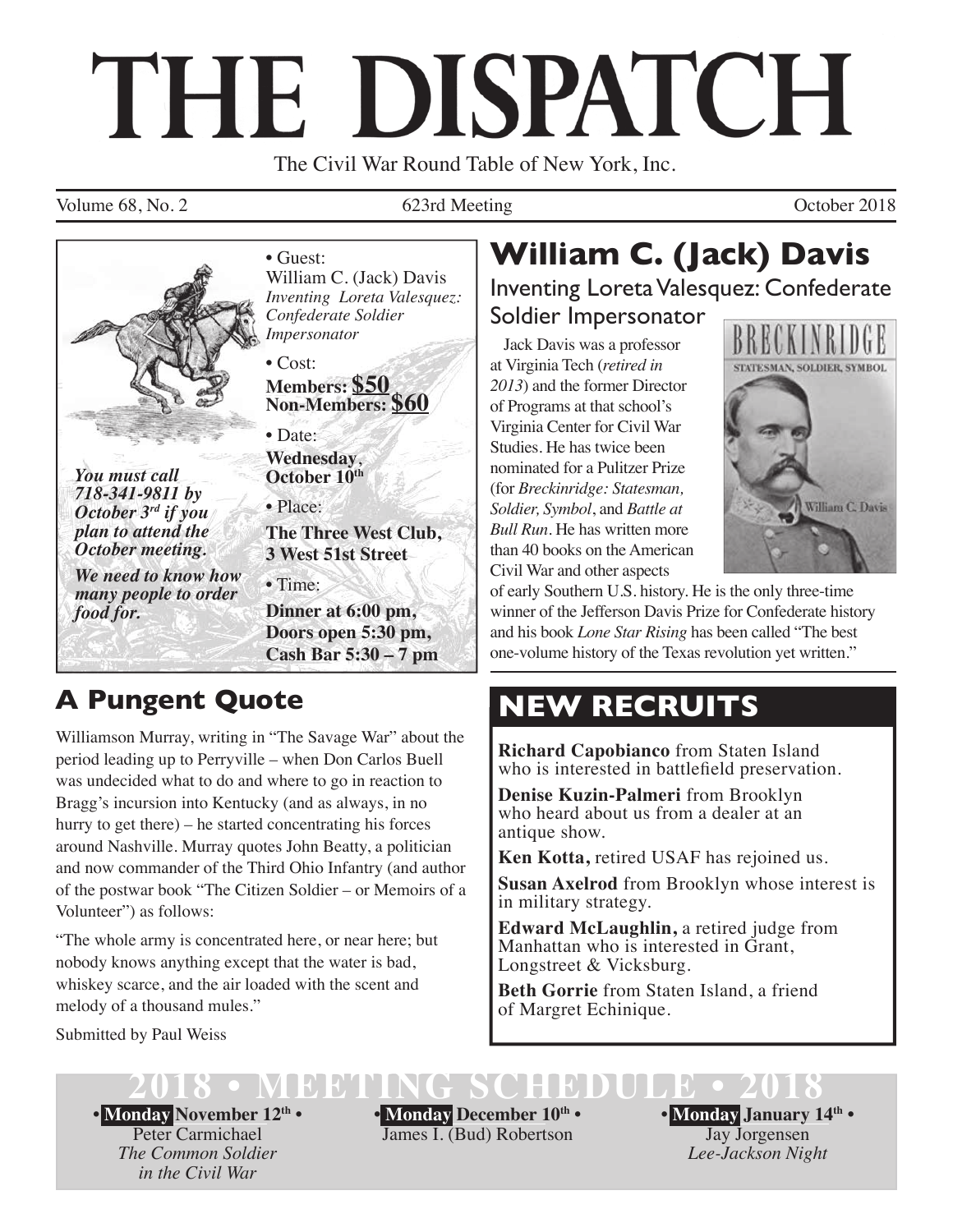## **President's Message**

To the loyal members of the Civil War Round Table of New York:

Welcome to the proper start to the Fall - our October meeting. On a personal note, I'd like to acknowledge that Claude Jarman, Jr., a recent guest on my radio program (*Ask the Lawyer, with Mike Connors*), has a good Civil War connection. He appeared in the film *The Great Locomotive Chase*, which depicts the hijacking of a Confederate train by a group of 24 spies.

Eight men – Wilson W. Brown, Daniel Dorsey, Martin Hawkins, William Knight, John Porter, John Wilson, John Wollam and Mark Wood escaped from the Fulton County Jail in Atlanta, Georgia on October 16, 1862. As members of Andrews' Raiders, they all received the Medal of Honor.

Furthermore, General Ormsby Mitchell (who shares a surname with my wife's family) was the man who dreamed up the scheme. He's buried in New York's own Green-Wood Cemetery, which the Round Table has visited many times. Since my wife and son, Beth and Michael, have their own non-profit film education institution, *The Art of the Silver Screen,* they and the *Civil War Round Table of NY* are most appreciative of Disney's contribution to Civil War history in producing *The Great Locomotive Chase*.

It's my pleasure to see you all, and I hope you enjoy our speaker, William C. (Jack) Davis, one of the nation's most significant writers on a defining moment in our history. We're glad to have him with us.

We're all looking forward to a wonderful evening!

*MICHAEL N. CONNORS*

## **61st ANNUAL BATTLEFIELD TOUR**

Join Us As We Conclude Our Journey With…

#### **The Appomattox Campaign: Lee's Retreat…Grant's Pursuit!**

Thursday to Sunday, October 11-14, 2018

This year the Round Table will conclude its four-year Virginia journey as we travel the bloody roads South to RICHMOND, PETERSBURG AND—FINALLY—APPOMATTOX! The Round Table's 61st Annual Tour Guides include MIKE GORMAN from the Richmond National Battlefield and PATRICK SCHROEDER AND ERNIE PRICE from the Appomattox National Battlefield. They will complete the dramatic story of April 1865 as we walk in the actual footsteps of Lincoln, Grant, Lee and the hundred thousand soldiers who fought, died and suffered to bring peace to the greatest conflict in American history.

#### **To Reserve Your Place:**

Send your \$100 check (made out to "CWRTNY") and your complete contact information with your home phone number, cell phone, home address and email address to: Martin Smith/CWRTNY Tour, 158 West 81 Street #24, New York, NY 10024.

### **Dues are due**

If you haven't already paid your dues, please send your checks in now. After October, the price rises to \$60. If we don't hear from you by January 1, we will be obliged to drop your name from our mailing lists. Sorry about that. **We now have three yearly dues categories:**

|                    | <b>Individual</b> | Family |                    |
|--------------------|-------------------|--------|--------------------|
| <b>Basic</b>       | \$60              | \$80   |                    |
| <b>Silver</b>      | \$70              | \$95   |                    |
| Gold               | \$120             | \$170  |                    |
| <b>Out of Town</b> | \$25              | \$35   | (75 miles or more) |
| <b>Student</b>     | \$25              |        |                    |

New members please add \$10 initiation fee

You may choose any appropriate amount to send in, but it will be greatly appreciated if you are able to remit the amounts in the second or third categories.

**Send dues to CWRTNY 139-33 250th Street, Rosedale, N.Y. 11422 Do not include your dues and dinner payment on the same check.**

## THE **DISPATCH**



Founded January 24, 1951

The Dispatch is published monthly, except July and August, by

#### **The Civil War Round Table of New York, Inc.,**

139-33 250th Street, Rosedale, N.Y. 11422 Telephone CWRT/NY at (718) 341-9811

During business hours.

#### **OFFICERS**

President Michael Connors V.P. Programs Kris Kasnicki V.P. Operations Joan McDonough Secretary Pat Holohan Treasurer Bud Livingston

#### **BOARD OF DIRECTORS**

*Term Expiring 2019* William Finlayson Judith Hallock

*Term Expiring 2020* Paul Weiss Dan McCarthy

*Term Expiring 2021*

 Beth Connors Carolyn Roxon

 Margaret Echanique: Member at large

Editor E.A. (Bud) Livingston

Copy Editor/ Club Liaison Joan McDonough P.R. Martin Smith

Merchandise Paul Weiss

**Email: cwrtnyc1@gmail.com Website: http://www.cwrtnyc.org**

#### **2**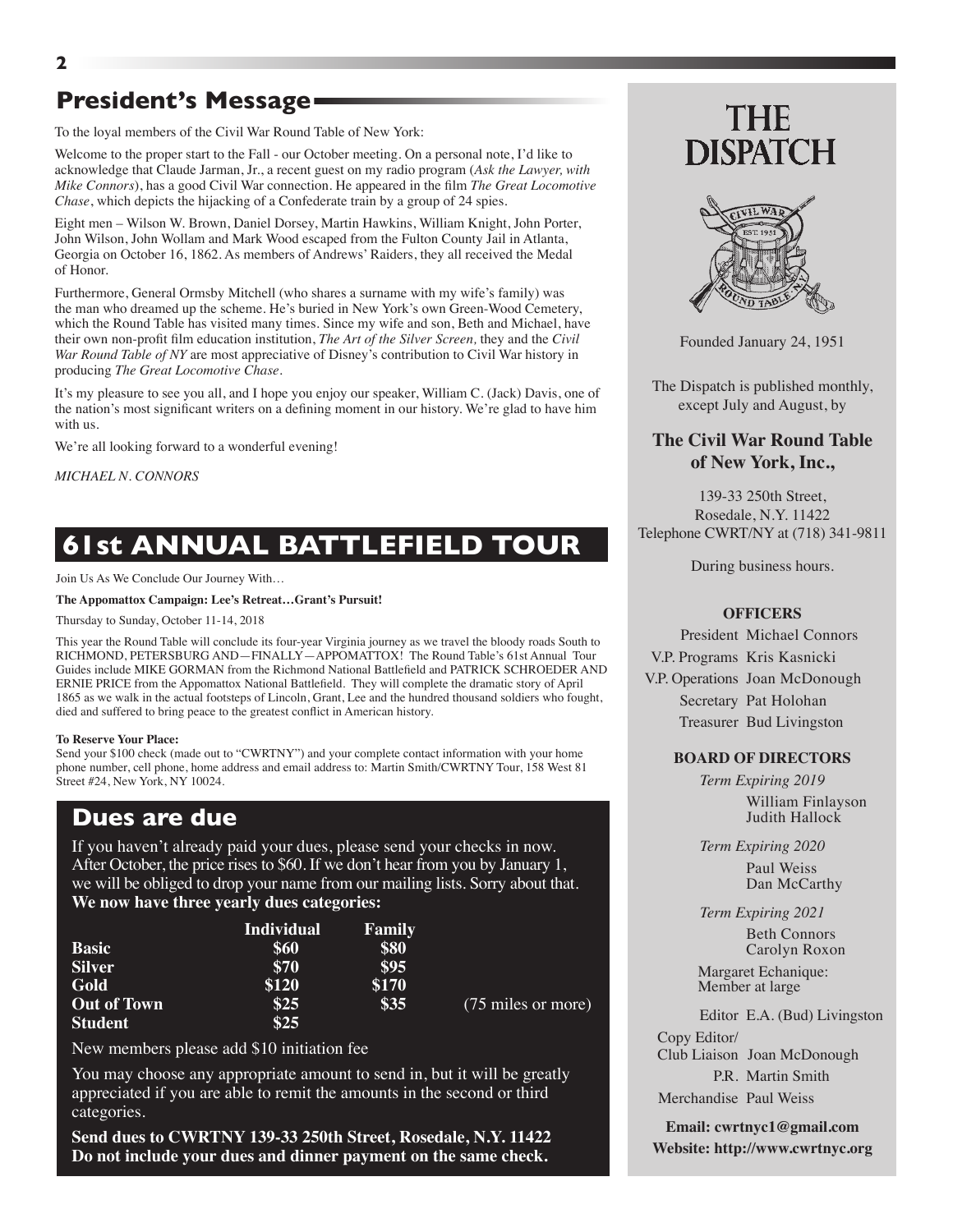## **October During the Civil War**

#### **1861**

**4** – The president places his "A. Lincoln" on a contract for ironclad vessels. One will be named the *Monitor*.

**21** – Union General Charles P. Stone, reviled in the press as being friendly with the enemy, ineptness in command and downright treason, will be imprisoned at Fort Lafayette for six months without being formally charged. This for the fiasco at Ball's Bluff and for being a Democrat.

#### **1862**

**1** – Regarding the Emancipation Proclamation, the Richmond Whig proclaimed "It is a dash of the pen to destroy four thousand millions of our property and is as much a bid for the slave to rise in insurrection with the assurance of aid from the whole military and naval power of the United States." It never happened.

**6** – Irritated by McClellan's "slows" President Lincoln inquires of him what his horses have done to fatigue anything since the battle of Antietam.

## **Ben Butler's Contribution To The War Effort**

Maj. Gen. Benjamin Franklin Butler arrived at Fortress Monroe only a day ahead of the fugitive slaves, greeted at the esplanade by a 13-gun salute. That morning, Butler sat down to compose an important report. When an adjutant interrupted to inform him of the fugitives, Butler set down his pen. The War Department could wait. The three ragged black men waiting outside were a more pressing matter.

Butler was no abolitionist but the three slaves presented a problem. True, the laws of the United States were clear: all fugitives must be returned to their masters. The founding fathers enshrined this in the Constitution; Congress reinforced it in 1850 with the Fugitive Slave Act; and it was still the law of the land- including, as far as the federal government was concerned, within the so-called Confederate states. The war had done nothing to change it. Most important, noninterference with slavery was the very cornerstone of the Union's war policy. President Abraham Lincoln had begun his inaugural address by making this clear, pointedly and repeatedly. "I have no purpose, directly or indirectly, to interfere with the institution of slavery in the states where it exists," the president said, "I believe I have no lawful right to do so, and I have no inclination to do so."

Yet to Fort Monroe's new commander, the fugitives who turned up at his own front gate seemed like a novel case. The enemy had been deploying them to construct a battery aimed directly at his fort- and no doubt would put them straight back to work if recaptured, with time off only for a sound beating. They had just offered him some highly useful military intelligence, And Virginia, as of 12 or so hours ago, was officially in rebellion against the federal government, having just ratified the secession ordinance passed a month before. Butler had not invited the fugitives

#### **1863**

**14** – In a campaign of maneuver near Manassas, Lee had no chance to disrupt the Federal army. Meade had a good defensive position but was unable to find an opening for attack. All of this at the engagement at Bristoe Station, Va.

**24** – Grant, after a personal inspection, orders a "Cracker Line" to be opened at Brown's Ferry on the Tennessee River which will soon get food to the starving Feds at Chattanooga.

## **1864**

**19** – Little Phil rallies his boys to halt Jubal Early's incursions at Cedar Creek – the last battle in the Shenandoah.

**31** – Our 36th State – Nevada - enters the Union by proclamation of the president. Workers are seen carrying slot machines into the opening casinos.

## **NECROLOGY**

#### **Longtime member Robert Carlock, of Glendale, passed away recently.**

in or engineered their escape, but here they were, literally at his doorstep; a conundrum with political and military implications, at the very least. He could not have known- notyet- that his response that day might change the course of the national drama that was then just beginning. Yet, it was not the first time, nor would it be the last, that an unanticipated bureaucratic dilemma would alter the hand of history.

With a few strokes of his pen, Lincoln had made Butler a major general; the president could just as easily unmake him, sending him back to Lowell in disgrace – and with another stroke, for that matter, send the blacks back to their master as slaves.

Whatever Butler's decision on the three fugitives' fate, he would have to reach it quickly. He had hardly picked up his pen to finally begin that report before an adjutant interrupted with another message: a rebel officer, under flag of truce, had approached the causeway of Fort Monroe. Virginia wanted their slaves back. Waiting before the front gate was a man on horseback: Maj. John Baytop Cary of the 115th Virginia. With his silver gray whiskers and haughtily tilted chin, he appeared every inch the Southern cavalier.

Butler, also on horseback, went out to meet him. The men rode, side by side, off federal property and into rebel Virginia, They must have seemed an odd pair: The dumpy Yankee, unaccustomed to the saddle, slouching along like a sack of potatoes; the trim, upright Virginian, in perfect control of himself and his mount.

Cary got down to business, "I am informed," he said, "that three Negroes belonging to Colonel Mallory have escaped within your lines, I am Colonel Mallory's agent and have charge of his property. What do you mean to do with those Negroes?"

"I intend to hold them," Butler said,